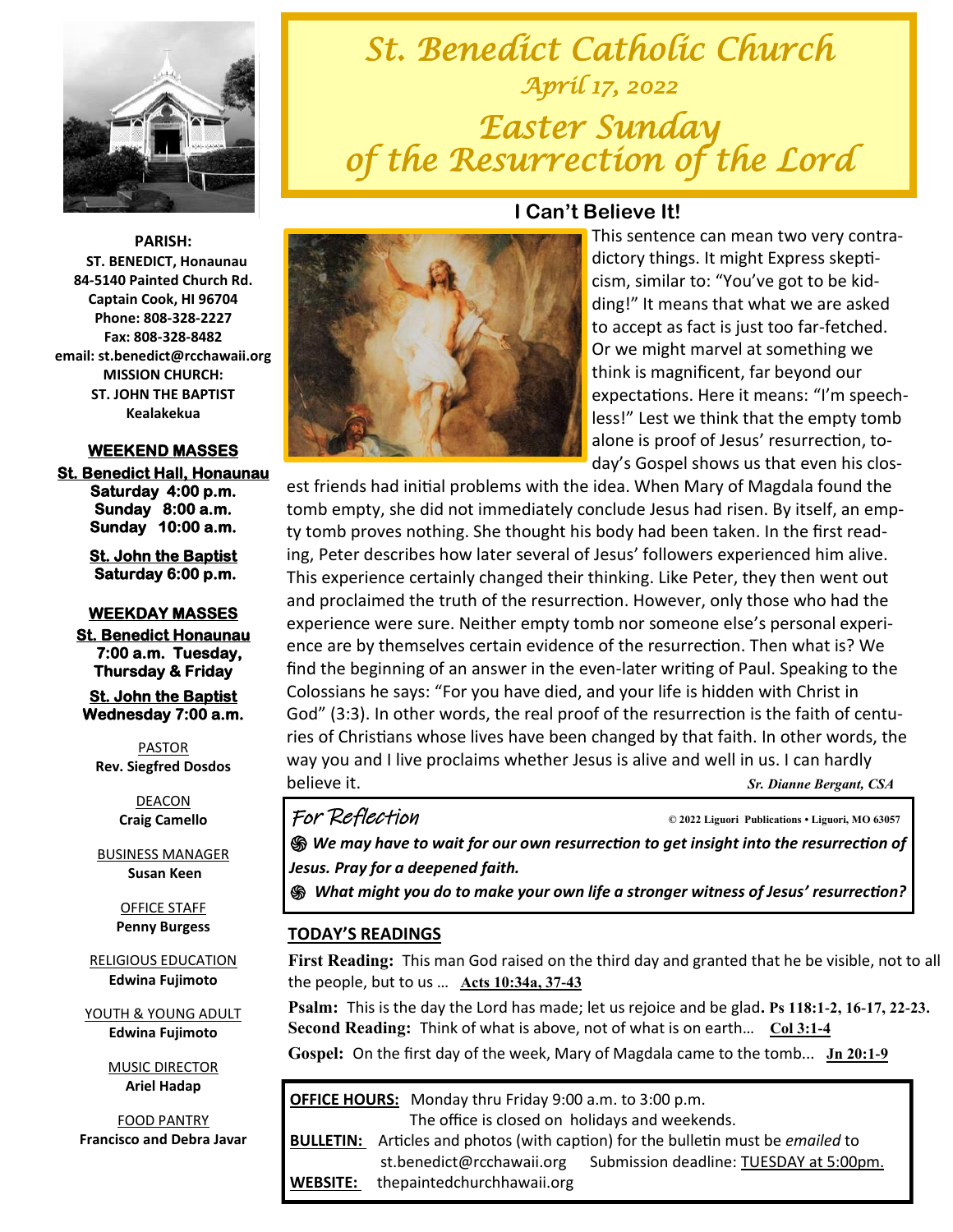# HOSPITALITY



### **ALOHA AND WELCOME HOME UPDATED COVID-19 PROTOCOLS \*IF YOU ARE FEELING ILL OR HAVE OUTWARD SYMPTOMS PLEASE STAY HOME! \***

### Masks are now optional.

Safe distance is no longer required in Church or in meeting places. Food can be shared only if served by designated persons wearing masks or if individually pre-packaged.

**\*** Exposed (close contact) to COVID-19) is defined as being within 6 feet of a person with COVID-19 for 15 minutes or more over a 24-hour period (regardless of mask use).

### **SACRAMENTS**

**Funerals** may now take place again in St. Benedict Hall Chapel according to the same guidelines as weekend Masses, i.e. following all health and safety precautions. Please contact the office for most current guidelines.

**Baptisms** may take place according to the same guidelines as weekend Masses. They will be done in such a way that the same water is not poured on more than one person or stored in the font after use.

### **Sacrament of Reconciliation**

At this time Father Sieg is available for Confessions by appointment, observing all proper precautions. Call the office 328-2227.

### **Eucharist to Homebound and Hospitalized**

Call the office to arrange for a visit from a priest or an Extraordinary Minister of Holy Communion.

### *A WORD FROM* **Pope Francis**

Jesus' answer does not leave [the good thief] waiting; he speaks of the present. He says, "Today you will be with me in Paradise." In the hour of the cross, the

salvation of Christ reaches its height; and his promise to the good thief reveals the

fulfillment of his mission: that is, to save sinners.

**GENERAL AUDIENCE, SEPTEMBER 28, 2016** 

### **SERVICE**

### **A SPECIAL 'THANK YOU!'** FROM **FATHER SIEG**

The Sacred Triduum is the highest point of the Church's Liturgical Year. It takes many volunteers to accomplish the heavenly beauty of these celebrations. Father Sieg wants to acknowledge and thank those who assisted in preparation and those who participated.

**Liturgy Committee** (for making sure planning was in accord with the rubrics for each day and helping with the labor): Marjorie Fujimoto, Ramona Ciriaco, Cammy Yeaman, Ariel Hadap, Poli Olorvida.

**Altar Environment** (for the beauty glorifying God): Karen Sacilowski for changing altar linens (colors) for each event, helping with flowers, providing and sewing covers to veil the statues. Wynn Hanato-Smith for gifting and arranging all the white orchids, peace lilies and other flowers & pots, Vaughn & Regie Vasquez (for providing and arranging additional lovely flowers) Keoni Jenny & Dale Delaries for making the splendid arrangement in front of the Altar of Repose. Allan & Marites Bravo-Bala and Gwen DeGuair for all their help in decorating the hall chapel and serving as ushers.

**Altar Servers:** Emily Diaz, Shane Fujimoto, Poli Olorvida, Palani & Kauhane Hashimoto.

**Six Apostles** (for the foot washing): Galileo Mascarina, Mark Nellis, Rodney Amor, Henry Hadley & Damian Diaz. **Presenting the Holy Oils:** Mr. & Mrs. Poli Olorvida and Mr. & Mrs. Jesse Lomongo.

**Lectors:** Lisa Koene, Marjorie Fujimoto, Marites Bravo-Bala, Keikiali'I San Filippo, Healani Cahill, Edwina Fujimoto, Penny Burgess. Bill Myers.

Last but not least—

**The St. Benedict and St. John the Baptist Choir** (for their awesome instrumental and vocal accompaniment to the liturgies): Ariel Hadap, Gemma & Angela Hadap, Carlo Mireles, Jerry Lomongo, Keikiali'I San Filippo, Healani Cahill, Carolyne Cravens, Cammy Yeaman, Elnora Olorvida, John Sanchis, Felicia & Isabella Bowen, Shirley Abad, Ululani Cho, Dani Santiago, Susan & Tiana Nellis, and Edwina Fujimoto.

**Providing Beautiful Leis**: Cecilia Joab and Maria Asbel

### **THANK YOU! FROM THE PARISHIONERS**

Mahalo nui loa to **Father Sieg** for his priesthood and to **Deacon Craig** for his diakonia (service); and also to **the Angels** who surrounded them during their glorious celebration of the Last Supper, and Passion and Resurrection of our Lord that made this Sacred Triduum a magnificent and joyful beginning of our Easter Season.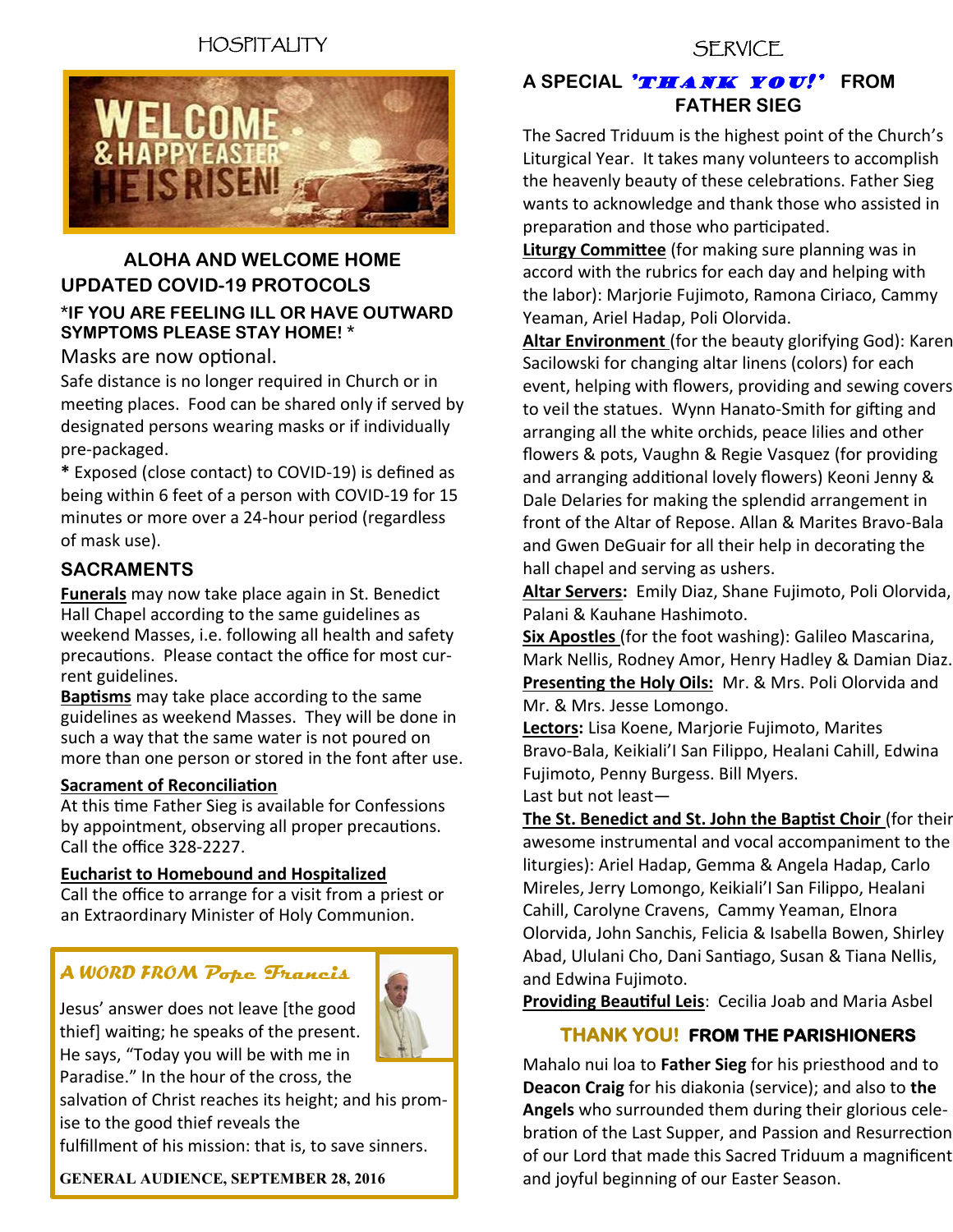

PRAYER

# **DEVOTION TO OUR BLESSED MOTHER** *An Act of Spiritual*

**REGINA COELI** 

event, helping with flowers, providing and sewing covers

 $($ for the their their their their theorem  $\frac{1}{2}$ 

V. Queen of Heaven, rejoice, alleluia. R. For He whom you did merit to bear, alleluia.

V. Has risen, as he said, alleluia. R. Pray for us to God, alleluia.

V. Rejoice and be glad, O Virgin Mary, alleluia. R. For the Lord has truly risen, alleluia.

LET US PRAY. O God, who gave joy to the world through the resurrection of Thy Son, our Lord Jesus Christ, grant we beseech Thee, that through the intercession of the Virgin Mary, His Mother, we may obtain the joys of everlasting life. Through the same Christ our Lord. Amen.

### **PRAYER FOR THE SICK**

Lord Jesus, you are the Master of life and death. Everything we have is your gift. We trust in you. With only a touch you heal the sick, restore the broken and brighten the darkness. Only You can do this. We ask you to be with our loved ones who suffer now. Let them feel your presence and your power. May they know your love, light and truth. Cover their bodies with wellness, if it is your will. We thank you for overcoming the world, holding all of heaven and earth in your loving hands, and mostly Lord, for giving us the promise of eternity. Amen.

#### **FOR HEALING AND STRENGTH, KEEP THEM IN YOUR PRAYERS…**

Johnny Kai, Jeanette Laris, Finnan Sambursky, Gwen McKinney, Rafael Ramirez, Tamo Wong, Jeffrey Crusat, Robin Crusat, Cheryl Ono, Michelle Paopao-Skillern, William Anderson, Lionel Gaspar, Gloria Grapa, Mary Bunao, Tamayo Hanato, Linda Laskow, Caroline Smith, Hilda Sebastian, Dorothy Kelepolo, Elizabeth Awa, Ruby Ann Kaho'onei, Johnny Koene, Charles & DeeDee Tripoli, Linda Adkins, Guy Miranda, Keiki San Filippo, Dottie Combs. \* Call the office to add your loved one or yourself to the list of those needing prayer.

*Communion* 

*My Jesus, I believe that You are present in the Most Holy Sacrament. I love you above all things, and I desire to receive You into my soul. Since I cannot at this moment receive You sacramentally, come at least spiritually into my heart. I embrace You as if You were already there and unite myself wholly to You. Never permit me to be separated from You. Amen.* 

 *Thank God … for the gift of Jesus in the Eucharist!* 

# PRAYER

### **CALENDAR** .0

**Monday** APRIL 18 Easter Weekday Acts 2:14, 22– 33 Mt 28:8–15 **Tuesday** APRIL 19 Easter Weekday Acts 2:36–41 Jn 20:11–18

**Wednesday** APRIL 20 Easter Weekday Acts 3:1 –10 Lk 24:13–35

**Thursday** APRIL 21 Easter Weekday Acts 3:11–26 Lk 24:35–48

**Friday** APRIL 22 Easter Weekday Acts 4:1–12 Jn 21:1–14 Ī

**Saturday** APRIL 23 Easter Weekday Acts 4:13–21 Mk 16:9–15 Sunday APRIL 24

**Second Sunday of Easter** (Sunday of Divine Mercy) Acts 5:12–16 Rv 1:9–11a, 12–13, 17–19 Jn 20:19–31 **֍ ֍ ֍ ֍ ֍ ֍ ֍ ֍ ֍ ֍ ֍ ֍ ֍ "***… Scripture, as a whole,*

*is God's one perfect and complete instrument, giving forth, to those who wish to learn … It is one Saving Music…***" -Origen Theologian & Father of the Church**